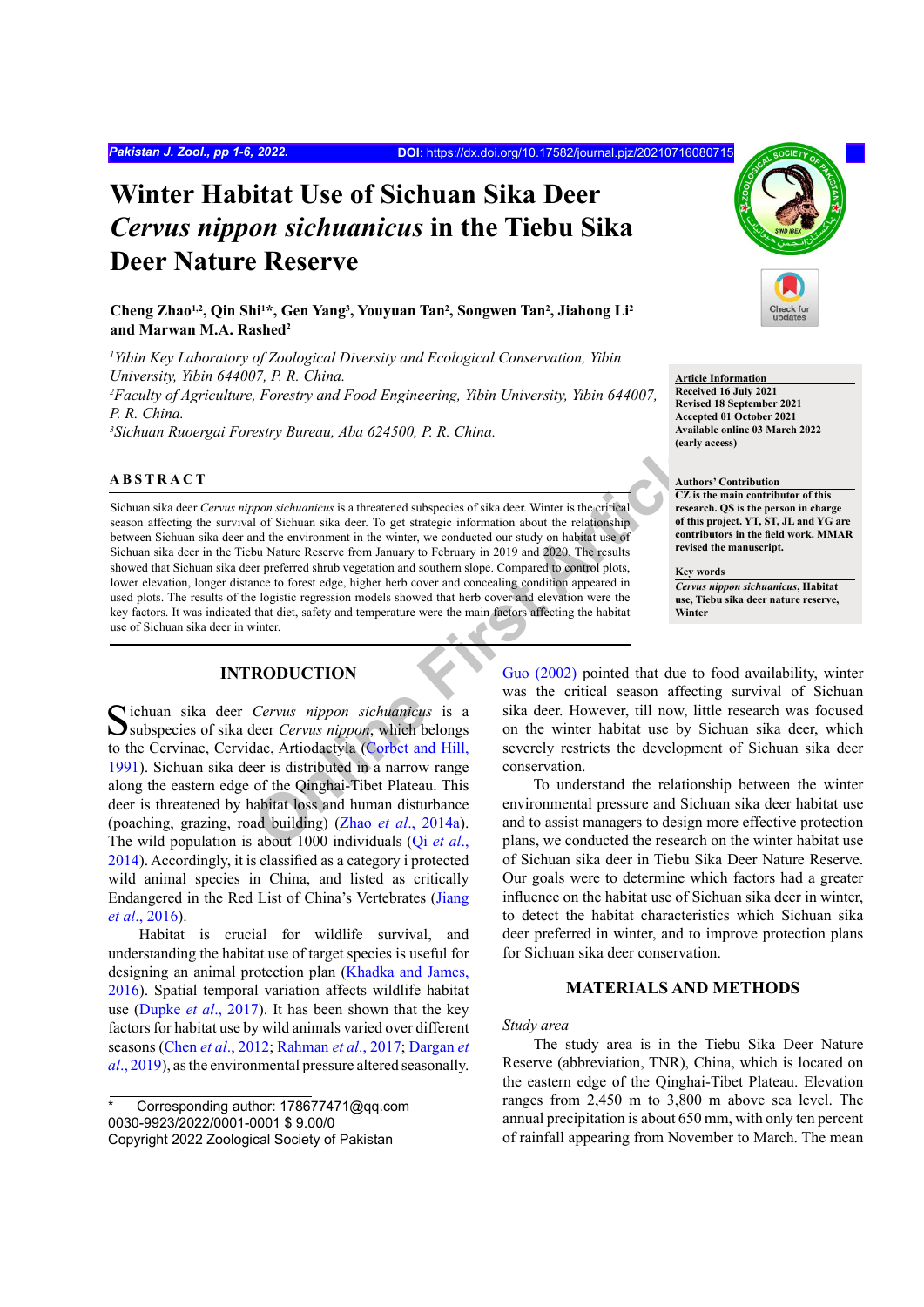annual temperature is  $6.7$ °C and extreme low temperature recorded is  $-18.9$ °C. The TNR covers about 260 km<sup>2</sup> (Yang *et al*[., 2012\)](#page-5-4), which is a mosaic of forest, bush, and meadow. Forest is distributed mainly in shady slopes, bush distributed mainly on sunny slopes, and meadow occurs mainly on gentle areas (Zhao *et al*[., 2014b\)](#page-5-5).

#### *Sampling method and variable design*

We established transects along altitudinal gradients in the TNR, ensuring the representative vegetation types could be sampled with a transect ([Morrison](#page-5-6) *et al*., 1992). Sampling plots were centered on signs of sika deer, were treated as used plots, with a distance not less than 100 m between them along transects. Control plots were established along transects at every 100 m change in elevation.

were used to detect the difference between used and control plots, then post-hoc tests were conducted. Since we could not confirm that every variable in our research was normally distributed, both independent sample T tests and Mann–Whitney U tests were used to find the difference between used and control plots.

<span id="page-1-1"></span>

# *Data analyses*

| elevation.                                                                                                 | Ĭ<br>established along transects at every 100 m change in                                                                                                                                                                                                  |  |  |  |  |  |
|------------------------------------------------------------------------------------------------------------|------------------------------------------------------------------------------------------------------------------------------------------------------------------------------------------------------------------------------------------------------------|--|--|--|--|--|
|                                                                                                            |                                                                                                                                                                                                                                                            |  |  |  |  |  |
| After each sampling point location was established,<br>the vegetation type was determined. Then, seventeen |                                                                                                                                                                                                                                                            |  |  |  |  |  |
|                                                                                                            | <b>Used plots</b><br>biological and physical variables (Table I) were measured<br><b>Control</b> plots                                                                                                                                                     |  |  |  |  |  |
|                                                                                                            | following the method of Wei et al. (2000), which was<br>Town                                                                                                                                                                                               |  |  |  |  |  |
|                                                                                                            | Provincial road<br>used in former sika deer research (Zhao et al., 2014b). We<br>Stream                                                                                                                                                                    |  |  |  |  |  |
|                                                                                                            | sampled 132 used plots and 62 control plots from January<br>Reserve<br><b>6 Kilometers</b>                                                                                                                                                                 |  |  |  |  |  |
| to February 2019 and 2020 (Fig. 1).                                                                        |                                                                                                                                                                                                                                                            |  |  |  |  |  |
|                                                                                                            | Fig. 1. Map of the Tiebu Sika Deer Nature Reserve. The                                                                                                                                                                                                     |  |  |  |  |  |
| Data analyses                                                                                              | inset shows its location within Sichuan Province of China.                                                                                                                                                                                                 |  |  |  |  |  |
|                                                                                                            | For categorical variables, exact goodness-of-fit tests                                                                                                                                                                                                     |  |  |  |  |  |
|                                                                                                            | Table I. Description and definition of variables in the habitat sampling plots.                                                                                                                                                                            |  |  |  |  |  |
|                                                                                                            |                                                                                                                                                                                                                                                            |  |  |  |  |  |
| <b>Variable</b>                                                                                            | <b>Definition and description</b>                                                                                                                                                                                                                          |  |  |  |  |  |
| Vegetation type                                                                                            | Five categories: coniferous forest, broad-leaved forest, bush, meadow, cultivated field                                                                                                                                                                    |  |  |  |  |  |
| Slope aspect                                                                                               | Aspect of each $400m^2$ plot, defined by five categories: northern slope $(315-45^{\circ})$ , eastern slope $(45-135^{\circ})$ ,<br>southern slope $(135-225^{\circ})$ , western slope $(225-315^{\circ})$ , and no slope aspect (the plot in a flat land) |  |  |  |  |  |
| Slope $(°)$                                                                                                | The slope measured at the center of the 400 m <sup>2</sup> plot                                                                                                                                                                                            |  |  |  |  |  |
| Elevation (m)                                                                                              | The elevation measured at the center of the 400 m <sup>2</sup> plot                                                                                                                                                                                        |  |  |  |  |  |
| Concealing condition                                                                                       | Mean greatest distance looking eastward, southward, westward, and northward at a height of 1.0m at                                                                                                                                                         |  |  |  |  |  |
|                                                                                                            | the center of the 400 m <sup>2</sup> plot, four categories: $>40$ m, 20–40 m, 10–20 m, and <10 m (as the concealing<br>condition from low to high)                                                                                                         |  |  |  |  |  |
| Tree height (m)                                                                                            | Average height of trees in 400 m <sup>2</sup> plot                                                                                                                                                                                                         |  |  |  |  |  |
| Tree density (n)                                                                                           | Number of trees in 400 m <sup>2</sup> plot                                                                                                                                                                                                                 |  |  |  |  |  |
| Tree size (cm)                                                                                             | Average diameter at breast height of the trees in 400 m <sup>2</sup> plot                                                                                                                                                                                  |  |  |  |  |  |
| Shrub height (m)                                                                                           | Average height of shrubs in two 20 m <sup>2</sup> rectangular subplots                                                                                                                                                                                     |  |  |  |  |  |
| Shrub density (n)                                                                                          | Average number of shrubs in two 20 m <sup>2</sup> rectangular subplots                                                                                                                                                                                     |  |  |  |  |  |
| Shrub cover $(\% )$                                                                                        | Average percent shrub cover in two 20 m <sup>2</sup> rectangular subplots                                                                                                                                                                                  |  |  |  |  |  |
| Herb height (cm)                                                                                           | Average height of herbs in five $1.0 \text{ m}^2$ subplots                                                                                                                                                                                                 |  |  |  |  |  |
| Herb cover $(\% )$                                                                                         | Average percent herbs cover in five 1.0 m <sup>2</sup> subplots                                                                                                                                                                                            |  |  |  |  |  |
| Distance to forest edge<br>(m)                                                                             | Estimated straight-line distance from the sampling plot to the nearest forest edge, if the plot was in the<br>forest, record as $+x$ , otherwise, record as $-x$                                                                                           |  |  |  |  |  |
| Distance to water (m)                                                                                      | Straight-line distance from the sampling plot centre to the nearest water source                                                                                                                                                                           |  |  |  |  |  |
| Distance to roads (m)                                                                                      | Straight-line distance from the sampling plot centre to the nearest road                                                                                                                                                                                   |  |  |  |  |  |
| Distance to habitation (m)                                                                                 | Straight-line distance from the sampling plot centre to the nearest residential area                                                                                                                                                                       |  |  |  |  |  |

<span id="page-1-0"></span>**Table I. Description and definition of variables in the habitat sampling plots.**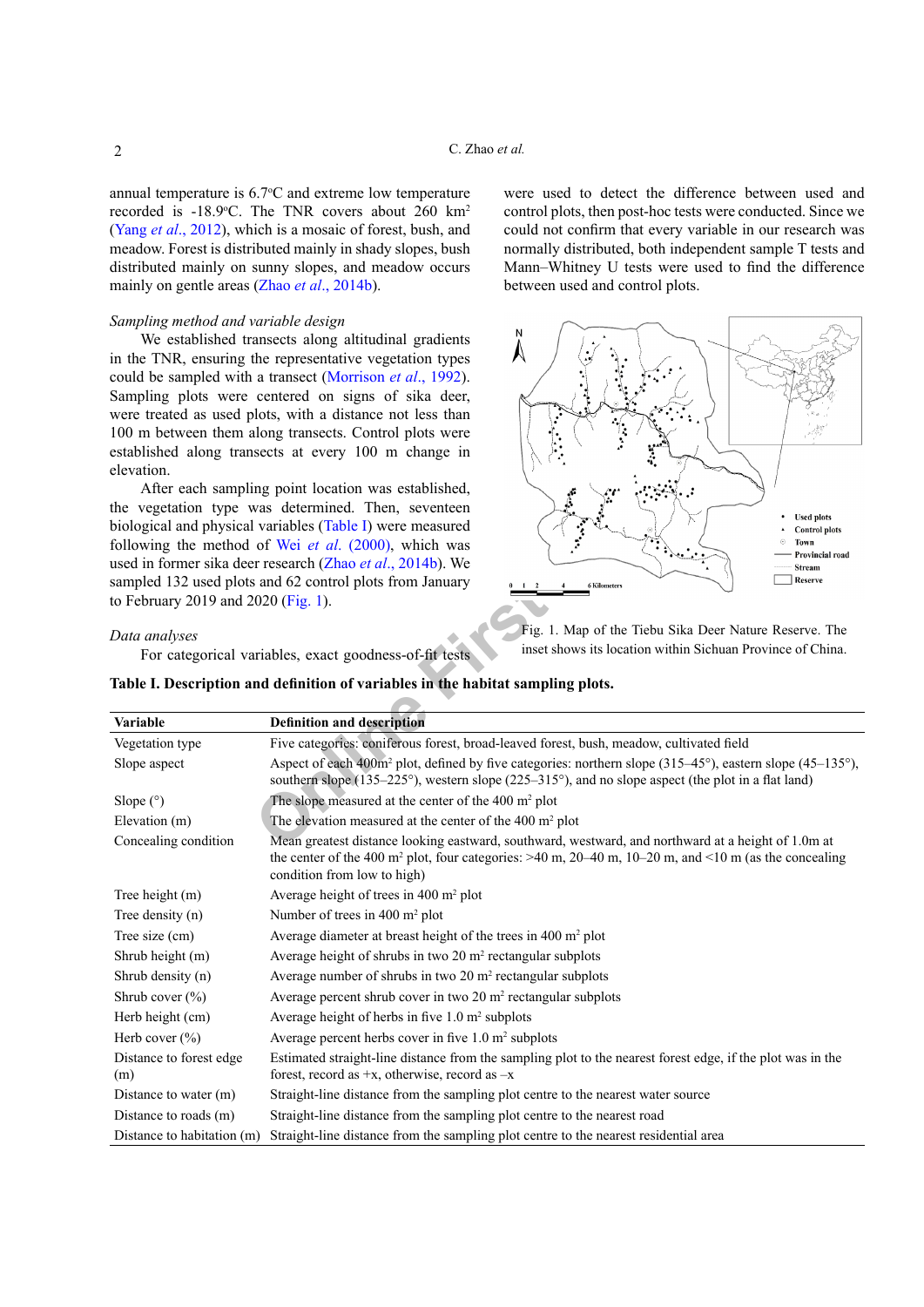To identify the key factors affecting sika deer habitat use, information-theoretic approach ([Burnham](#page-4-6) [and Anderson, 2002\)](#page-4-6) was used. This investigation has conducted a correlation analysis to test independence between variables firstly. For those variables with a correlation coefficient (Pearson) above 0.5, only one variable remained in the subsequent analysis in order to reduce multicollinearity ([Zhang](#page-5-8) *et al*., 2011; Torres *et al*., 2012). Then, GLM models with binomial distribution and logit-link were built. We calculated the Akaike information criterion (corrected for sample size,  $AIC_c$ ) to evaluate model fit, using the differences in  $AIC_c$  values ( $\triangle AIC_c$ ) to assess a candidate set of models of all of the possible combinations of variables. For models with  $\triangle AIC_{c} < 2$ , we used model averaging to obtain estimates of each regression coefficient and confidence limits to identify the key factors (Creel *et al*., 2014).

#### **RESULTS**

For categorical variables, both vegetation type and slope aspect showed significant differences between habitat use plots and control plots (Table II). The outcome of post-hoc tests indicated that sika deer preferred bush and south slope, avoiding broad-leaved forest (Table II). For continuous variables, elevation, distance to forest edge, shrub height, shrub cover, shrub density, and herb cover showed significant differences between habitat use plots and control plots (Table III).

The top ten models contained 7 variables, herb cover, shrub cover, elevation, shrub height, concealed condition, distance to forest edge, distance to water respectively, of which, herb cover and elevation appeared in all the ten models ([Table IV](#page-3-0)). The models averaged coefficients showed that, Sichuan sika deer preferred habitat with higher herb cover and lower elevation [\(Table V](#page-3-1)).

<span id="page-2-0"></span>

|  |                        | Table II. Categorical variables in used plots and control |  |  |
|--|------------------------|-----------------------------------------------------------|--|--|
|  |                        | plots of <i>Cervus nippon sichuanicus</i> in Tiebu Nature |  |  |
|  | Reserve during winter. |                                                           |  |  |

| et of models of all of the possible                                                                                                                                                           |                      | <b>Categories</b>                                                                              |          | Frequency $(\% )$ | P (post-hoc |  |  |
|-----------------------------------------------------------------------------------------------------------------------------------------------------------------------------------------------|----------------------|------------------------------------------------------------------------------------------------|----------|-------------------|-------------|--|--|
| bles. For models with $\triangle AIC \leq 2$ ,                                                                                                                                                |                      |                                                                                                | Control  | <b>Used</b>       | tests)      |  |  |
| ging to obtain estimates of each                                                                                                                                                              |                      | <b>Vegetation type</b>                                                                         |          |                   |             |  |  |
| nd confidence limits to identify the                                                                                                                                                          |                      | Coniferous forest                                                                              | 19(0.30) | 36(0.27)          | 0.450       |  |  |
| , 2014).                                                                                                                                                                                      |                      | <b>Broad-leaved forest</b>                                                                     | 11(0.17) | 7(0.05)           | < 0.001     |  |  |
| <b>RESULTS</b>                                                                                                                                                                                |                      | Bush                                                                                           | 18(0.29) | 66(0.50)          | < 0.001     |  |  |
|                                                                                                                                                                                               |                      | Meadow                                                                                         | 12(0.19) | 22(0.16)          | 0.509       |  |  |
| ariables, both vegetation type and                                                                                                                                                            |                      | Cultivated field                                                                               | 2(0.03)  | 1(0.008)          | 0.136       |  |  |
| significant differences between                                                                                                                                                               |                      | <b>Slope aspect</b>                                                                            |          |                   |             |  |  |
| $\phi$ plots (Table II). The outcome                                                                                                                                                          |                      | North                                                                                          | 17(0.27) | 26(0.19)          | 0.051       |  |  |
| ated that sika deer preferred bush<br>ing broad-leaved forest (Table II).<br>ples, elevation, distance to forest<br>rub cover, shrub density, and herb<br>int differences between habitat use |                      | East                                                                                           | 15(0.24) | 30(0.22)          | 0.761       |  |  |
|                                                                                                                                                                                               |                      | South                                                                                          | 11(0.17) | 41(0.31)          | < 0.001     |  |  |
|                                                                                                                                                                                               |                      | West                                                                                           | 15(0.24) | 28(0.21)          | 0.477       |  |  |
|                                                                                                                                                                                               |                      | No                                                                                             | 4(0.06)  | 7(0.05)           | 0.724       |  |  |
|                                                                                                                                                                                               |                      | P<0.001                                                                                        |          |                   |             |  |  |
| (Table III).                                                                                                                                                                                  |                      |                                                                                                |          |                   |             |  |  |
|                                                                                                                                                                                               |                      | variables in used plots and control plots of Cervus nippon sichuanicus in Tiebu Nature Reserve |          |                   |             |  |  |
|                                                                                                                                                                                               |                      |                                                                                                |          |                   |             |  |  |
|                                                                                                                                                                                               |                      |                                                                                                |          |                   |             |  |  |
|                                                                                                                                                                                               | <b>Control plots</b> | <b>Used plots</b>                                                                              |          | F                 | U           |  |  |
|                                                                                                                                                                                               | <b>Mean±SD</b>       | <b>Mean±SD</b>                                                                                 |          |                   |             |  |  |
|                                                                                                                                                                                               | $2833.04 + 181.02$   | $275894+16157$                                                                                 |          | 0.004             | 0.007       |  |  |

<span id="page-2-1"></span>**Table III. Continuous variables in used plots and control plots of** *Cervus nippon sichuanicus* **in Tiebu Nature Reserve during winter.**

| <b>Variable</b>           | <b>Control plots</b> | <b>Used plots</b>    | F     | U     |
|---------------------------|----------------------|----------------------|-------|-------|
|                           | $Mean \pm SD$        | $Mean \pm SD$        |       |       |
| Elevation                 | 2833.94±181.02       | 2758.94±161.57       | 0.004 | 0.007 |
| Slope                     | $28.18 \pm 16.36$    | $24.25 \pm 13.61$    | 0.104 | 0.198 |
| Distance to forest edge   | $-9.05 \pm 221.26$   | $-104.67 \pm 249.19$ | 0.011 | 0.010 |
| Distance to water         | 368.82±287.55        | 304.05 ± 258.55      | 0.118 | 0.115 |
| Concealing condition      | $2.16 \pm 1.08$      | $1.77 \pm 0.93$      | 0.012 | 0.021 |
| Tree height               | $11.52 \pm 12.76$    | $8.39 \pm 12.12$     | 0.101 | 0.074 |
| Diameter at breast height | $14.90 \pm 16.90$    | $10.90 \pm 16.42$    | 0.119 | 0.068 |
| Tree density              | $6.06 \pm 8.25$      | $4.23 \pm 7.47$      | 0.126 | 0.058 |
| Shrub height              | $1.61 \pm 1.03$      | $2.17 \pm 1.00$      | 0.000 | 0.001 |
| Shrub cover               | $0.10 \pm 0.29$      | $0.27 \pm 0.44$      | 0.002 | 0.008 |
| Shrub density             | $4.98\pm6.04$        | $6.20 \pm 5.55$      | 0.167 | 0.006 |
| Herb height               | $17.23 \pm 10.22$    | $19.48 \pm 11.60$    | 0.191 | 0.460 |
| Herb cover                | $0.40 \pm 0.49$      | $0.73 \pm 0.44$      | 0.000 | 0.000 |
| Distance to roads         | 214.19 $\pm$ 338.44  | 188.68±245.17        | 0.552 | 0.654 |
| Distance to habitations   | 929.55±736.27        | 868.94±630.25        | 0.555 | 0.928 |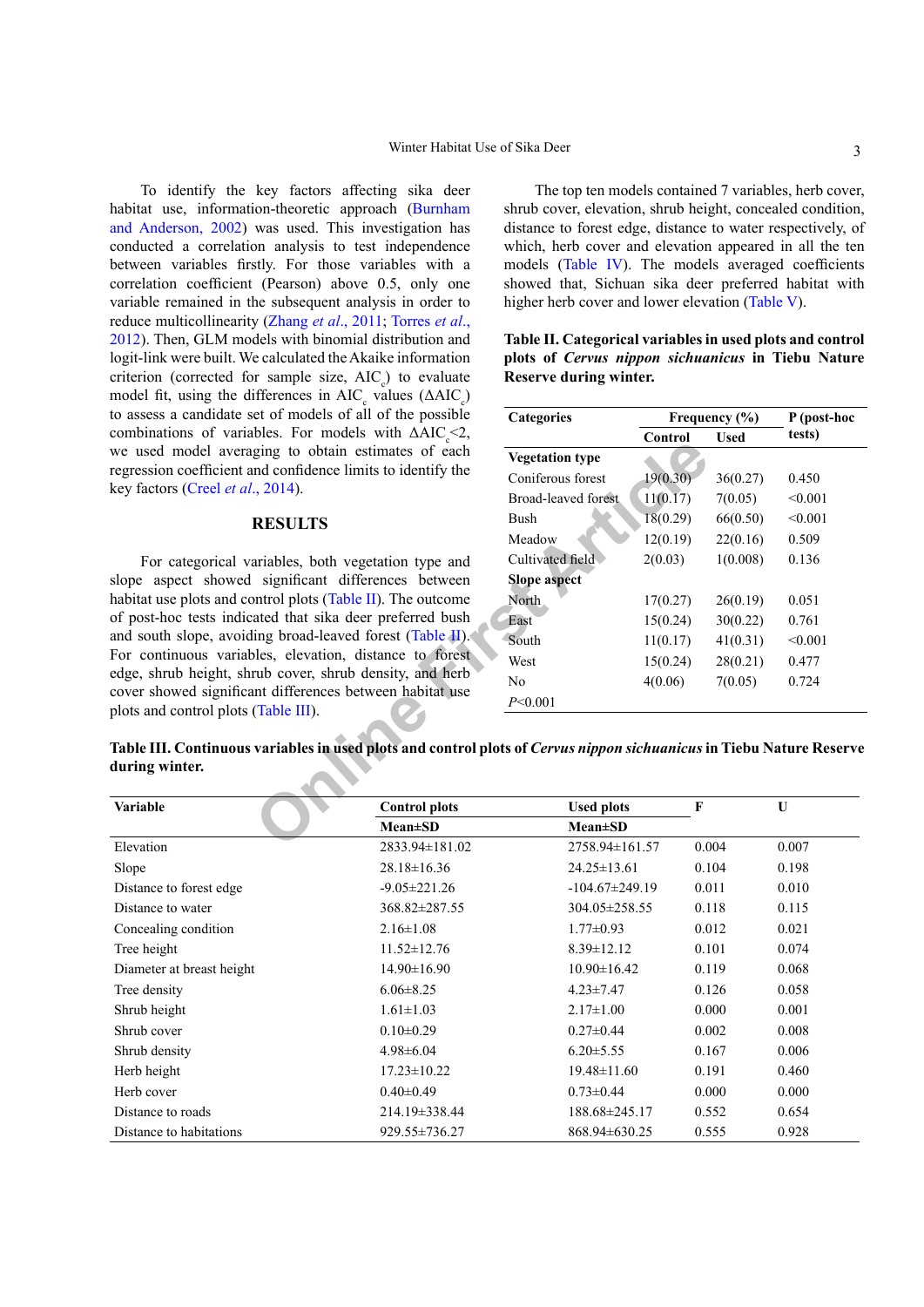#### C. Zhao *et al.*

<span id="page-3-0"></span>Table IV. Summary of the top 10 logistic regression model sets predicting the habitat use of *Cervus nippon sichuanicus*.

| <b>Model construction</b>                                                                            |                | K AIC            | ΔAIC Wi |      |
|------------------------------------------------------------------------------------------------------|----------------|------------------|---------|------|
| Herb cover $+$ Shrub cover $+$ Elevation $+$ Shrub height                                            | 5              | $208.04 \quad 0$ |         | 0.10 |
| Herb cover $+$ Shrub cover $+$ Elevation $+$ Concealing condition                                    | 5              | 208.15 0.11      |         | 0.09 |
| Herb cover $+$ Shrub cover $+$ Elevation                                                             | $\overline{4}$ | 208.49 0.45      |         | 0.08 |
| Herb cover $+$ Shrub cover $+$ Elevation $+$ Shrub height $+$ Concealing condition                   | 6              | 208.51 0.47      |         | 0.08 |
| Herb cover $+$ Shrub cover $+$ Elevation $+$ Shrub height $+$ Distance to forest edge                | 6              | 208.82 0.78      |         | 0.06 |
| Herb cover $+$ Shrub height $+$ Elevation $+$ Distance to forest edge $+$ Concealing condition       | 6              | 209.08 1.04      |         | 0.06 |
| Herb cover $+$ Shrub cover $+$ Elevation $+$ Distance to forest edge $+$ Concealing condition        | 6              | 209.17 1.13      |         | 0.05 |
| Herb cover + Shrub cover + Elevation + Shrub height + Distance to forest edge + Concealing condition |                | 209.18 1.14      |         | 0.05 |
| Herb cover $+$ Shrub cover $+$ Elevation $+$ Shrub height $+$ Distance to water                      | 6              | 209.26 1.22      |         | 0.05 |
| Herb cover $+$ Shrub cover $+$ Elevation $+$ Distance to water                                       | 5.             | 209.34 1.30      |         | 0.05 |

<span id="page-3-1"></span>

| Herb cover $+$ Shrub cover $+$ Elevation $+$ Distance to water                                                                                                      |                 |            |              | 209.34 1.30<br>5  | 0.05  |  |  |  |
|---------------------------------------------------------------------------------------------------------------------------------------------------------------------|-----------------|------------|--------------|-------------------|-------|--|--|--|
| Table V. Parameter estimates, standard errors, and 95% confidence limits (CL) of the model-averaged for estimating<br>the habitat use of Cervus nippon sichuanicus. |                 |            |              |                   |       |  |  |  |
| Variable                                                                                                                                                            | <b>Estimate</b> | <b>SE</b>  | Lower 95% CL | Upper $95\%$ CL P |       |  |  |  |
| Intercept                                                                                                                                                           | 7.358           | 3.126      | $-0.813$     | 7.065             | 0.019 |  |  |  |
| Herb cover                                                                                                                                                          | 2.758           | 0.687      | $-0.179$     | 1.552             | 0.000 |  |  |  |
| Shrub cover                                                                                                                                                         | 2.130           | 1.279      | $-0.333$     | 2.891             | 0.097 |  |  |  |
| Shrub height                                                                                                                                                        | 0.189           | 0.242      | $-0.063$     | 0.547             | 0.436 |  |  |  |
| Elevation                                                                                                                                                           | $-3.355e-3$     | 1.146e-3   | $-2.980e-4$  | 2.590e-3          | 0.004 |  |  |  |
| Concealing condition                                                                                                                                                | 0.146           | 0.2101     | $-0.055$     | 0.475             | 0.490 |  |  |  |
| Distance to forest edge                                                                                                                                             | $-3.865e-4$     | 7.594e-4   | $-1.974e-4$  | 1.716e-3          | 0.612 |  |  |  |
| Distance to roads                                                                                                                                                   | $-1.510e-4$     | 4.470e-4   | $-1.162e-4$  | 1.010e-3          | 0.736 |  |  |  |
| Distance to habitations                                                                                                                                             | $-7.777e-6$     | $6.635e-5$ | $-1.725e-5$  | 1.500e-4          | 0.907 |  |  |  |
| Shrub density                                                                                                                                                       | $-9.198e-4$     | 8.924e-3   | $-2.320e-3$  | 0.020             | 0.918 |  |  |  |
| Slope                                                                                                                                                               | $-1.659e-4$     | $2.530e-3$ | $-6.578e-4$  | 5.718e-3          | 0.948 |  |  |  |
| Vegetation type (Broad-leaved forest)                                                                                                                               | $-0.100$        | 0.390      | $-0.101$     | 0.882             | 0.798 |  |  |  |
| Vegetation type (Bush)                                                                                                                                              | $-0.111$        | 0.422      | $-0.110$     | 0.955             | 0.793 |  |  |  |
| Vegetation type (Meadow)                                                                                                                                            | $-0.104$        | 0.411      | $-0.107$     | 0.930             | 0.801 |  |  |  |
| Vegetation type (Cultivated field)                                                                                                                                  | $-0.2006$       | 0.8096     | $-0.210496$  | 1.830             | 0.805 |  |  |  |

Note: regard vegetation type (coniferous forest) as a fixed reference factor.

# **DISCUSSION**

Diet and safety are the basic needs of wild animals [\(Rozhnov](#page-5-9) *et al*., 2015; [Fattebert](#page-4-8) *et al*., 2019). Food availability varies over time, and winter is the diet shortage season for Sichuan sika deer [\(Guo, 2002](#page-4-5)). Previous research indicated that meadow was the main foraging patch of Sichuan sika deer habitat (Zhao *et al*[., 2014b\)](#page-5-5). Our research showed that herb cover was the key factor affecting the habitat use of Sichuan sika deer in winter [\(Table V\)](#page-3-1), which indicated the importance of the diet need in winter. The safety needs caused Sichuan sika deer to utilize habitat with better concealing condition [\(Table III](#page-2-1)). The preference of shrub vegetation ([Table II\)](#page-2-0) was due to the fact that shrub could not only provide food but also acted as a shelter patch (Zhao *et al*[., 2014b](#page-5-5)).

It has been demonstrated that human disturbance is an important factor affecting wildlife habitat use [\(Filla](#page-4-9) *et al*., [2017](#page-4-9); [Fattebert](#page-4-8) *et al*., 2019), while the influence of roads and habitations of Sichuan sika deer habitat use were not found in our results [\(Tables III](#page-2-1) and [V](#page-3-1)). This may have been caused by the food availability stress, which forced the deer to utilize the habitat close to roads and habitations, and the protection of Sichuan sika deer by local Tibetans leads to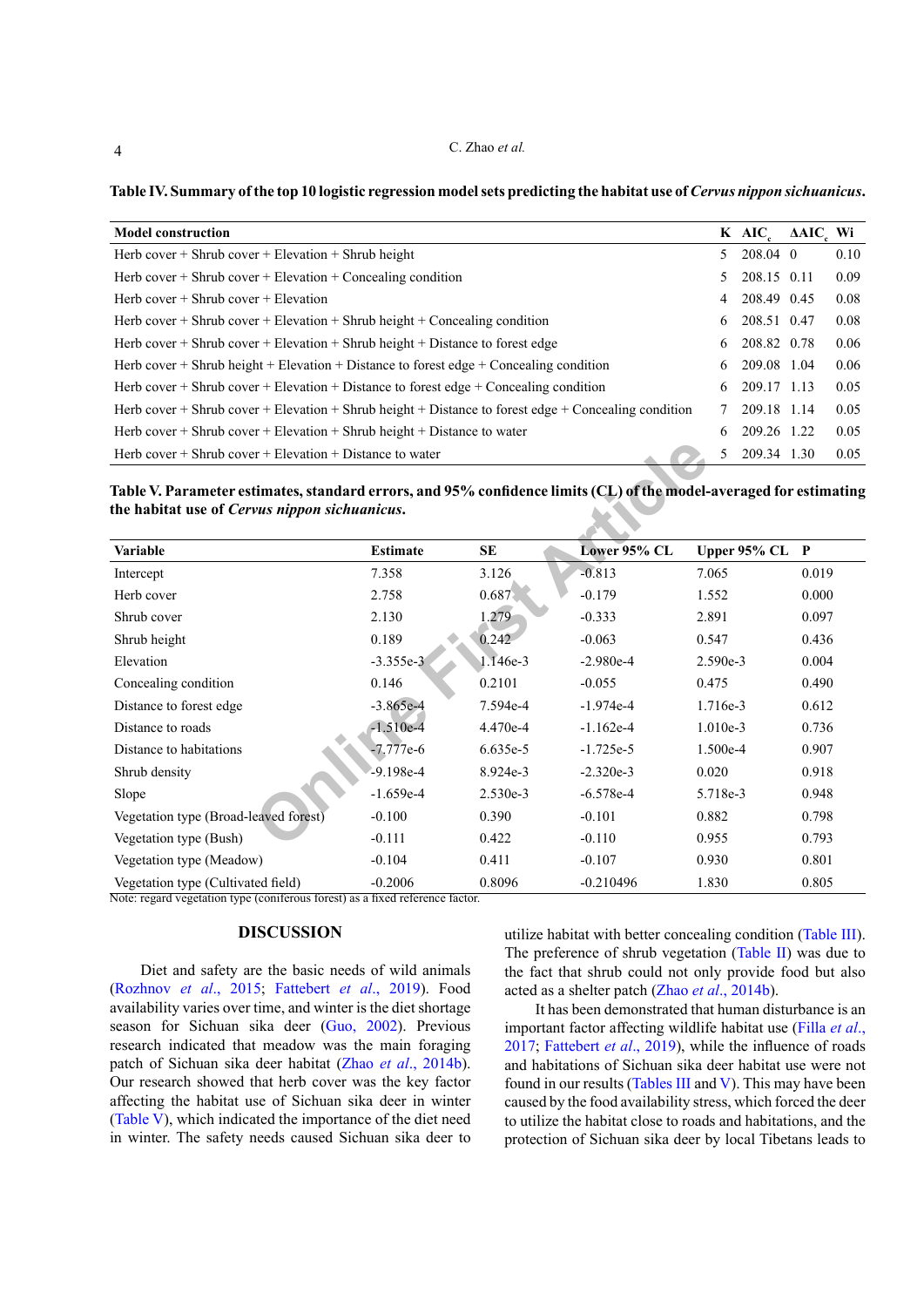the harmonious coexistence between man and deer.

Compared with summer, winter habitat use of Sichuan sika deer appeared different. In winter, Sichuan sika deer preferred habitat at lower elevation and south slope aspect, which lacked in summer (Zhao *et al*[., 2020](#page-5-10)). These two factors may be highly related to temperature. Previous study demonstrated that temperature could affect habitat use behaviour in many kinds of large herbivores, such as alpine ibex *Capra ibex* [\(Aublet](#page-4-10) *et al*., 2009), black-tailed deer *Odocoileus hemionus columbianus* [\(Bowyer and Kie,](#page-4-11) [2009](#page-4-11)), mouflon *Ovis gmelini musimon* ([Bourgoin](#page-4-6) *et al*., [2011](#page-4-6)), and moose *Alces alces* ([van Beest](#page-5-11) *et al*., 2012). The lower elevation and south slope aspect may mainly be caused by warmer habitat selection of Sichuan sika deer. In addition, distance to water is an important factor affecting Sichuan sika deer habitat use in the summer (Zhao *et al*[., 2020\)](#page-5-10), which had little to contribute on habitat use of Sichuan sika deer in winter (Tables III, V). The snow scattered on the mountains served as a water source.

#### **CONCLUSIONS**

**Online Firs[t](https://doi.org/10.1093/beheco/aru050) [A](https://doi.org/10.1093/beheco/aru050)rtic[le](https://doi.org/10.1134/S106741361203006X)** Our results clearly showed that the meadow was important as a food patch for Sichuan sika deer in winter, while water was not a restricting factor. Our results also indirectly demonstrated the influence of temperature on habitat use of Sichuan sika deer. Even though road and habitations had little influence on the habitat use of Sichuan sika deer in this research, considering the huge group of free-ranging livestock and intensive firewood cutting, we suggest the higher protection of the shrub and meadow vegetation especially in winter.

# **ACKNOWLEDGMENTS**

This study was supported by Key Fund Project of Sichuan Provincial Education Department (18ZA0543), Special Fund of Yibin University (2017RC04).

## *Statement of conflict of interest*

The authors have declared no conflict of interest.

# **REFERENCES**

- <span id="page-4-10"></span>Aublet, J.F., Festa-Bianchet, M., Bergero, D. and Bassano, B., 2009. Temperature constraints on foraging behaviour of male alpine ibex (*Capra ibex*) in summer, *Oecologia*, **159**: 237-247. [https://](https://doi.org/10.1007/s00442-008-1198-4) [doi.org/10.1007/s00442-008-1198-4](https://doi.org/10.1007/s00442-008-1198-4)
- Bourgoin, G., Garel, M., Blanchard, P., Dubray, D., Maillard, D., and Gaillard, J.M., 2011. Daily responses of mouflon (*Ovis gmelini musimon* x

*Ovis* sp.) activity to summer climatic conditions. *Can. J. Zool.*, **89**: 765-773. [https://doi.org/10.1139/](https://doi.org/10.1139/z11-046) [z11-046](https://doi.org/10.1139/z11-046)

- <span id="page-4-11"></span>Bowyer, R.T. and Kie, J.G., 2009. Thermal landscapes and resource selection by blacktailed deer: implications for large herbivores. *Calif. Fish Game*, **95**: 128-139.
- <span id="page-4-6"></span>Burnham, K., and Anderson, D., 2002. *Model selection and multimodel inference: A practical informationtheoretic approach*. Springer, New York.
- <span id="page-4-3"></span>Chen, W., Wu, Q.G., Hu, J.C., Lu, X., and You, Z.Q., 2012. Seasonal habitat use of Chinese goral (*Naemorhedus griseus*) in a subtropical forest. *Russ. J. Ecol.*, **43**: 256-260. [https://doi.org/10.1134/](https://doi.org/10.1134/S106741361203006X) S106741361203006X
- <span id="page-4-0"></span>Corbet, G.B., and Hill, J.E., 1991. *A world list of mammalian species*. Oxford University, London.
- <span id="page-4-7"></span>Creel, S., Schuette, P., and Christianson, D., 2014. Effects of predation risk on group size, vigilance, and foraging behavior in an African ungulate community. *Behav. Ecol.*, **25**: 773-784. [https://doi.](https://doi.org/10.1093/beheco/aru050) org/10.1093/beheco/aru050
- <span id="page-4-4"></span>Dargan, J.R., Moriyama, M., Mella, V.S.A., Lunney, D., and Crowther, M.S., 2019. The challenge for koala conservation on private land: koala habitat use varies with season on a fragmented rural landscape. *Anim. Conserv.*, **22**: 543-555. [https://](https://doi.org/10.1111/acv.12487) doi.org/10.1111/acv.12487
- <span id="page-4-2"></span>Dupke, C., Bonenfant, C., Reineking B., Hable R., Zeppenfeld T., Ewald M., and Heurich M., 2017. Habitat selection by a large herbivore at multiple spatial and temporal scales is primarily governed by food resources. *Ecography*, **40**: 1014–1027. <https://doi.org/10.1111/ecog.02152>
- <span id="page-4-8"></span>Fattebert, J., Morelle, K., Jurkiewicz, J., Ukalska, J., and Borkowski, J., 2019. Safety first: Seasonal and diel habitat selection patterns by red deer in a contrasted landscape, *J. Zool.*, **308**: 111-120. <https://doi.org/10.1111/jzo.12657>
- <span id="page-4-9"></span>Filla, M., Premier, J., Magg, N., Dupke, C., Khorozyan, I., Waltert, M., Bufka, L., and Heurich, M., 2017. Habitat selection by Eurasian lynx (*Lynx lynx*) is primarily driven by avoidance of human activity during day and prey availability during night, *Ecol. Evol.*, **7**: 6367-6381. [https://doi.org/10.1002/](https://doi.org/10.1002/ece3.3204) [ece3.3204](https://doi.org/10.1002/ece3.3204)
- <span id="page-4-5"></span>Guo, Y.S., 2002. Determination of sika deer's food resources and loading capacity in Tiebu Nature Reserve Sichuan, China. *Acta Theriol.*, **22**: 257- 262.
- <span id="page-4-1"></span>Jiang, Z.G., Jiang, J.P., Wang, Y.Z., Zhang, E., Zhang, Y.Y., Li, L.L., Xie, F., Cai, B., Cao, L., Zheng, G.M.,